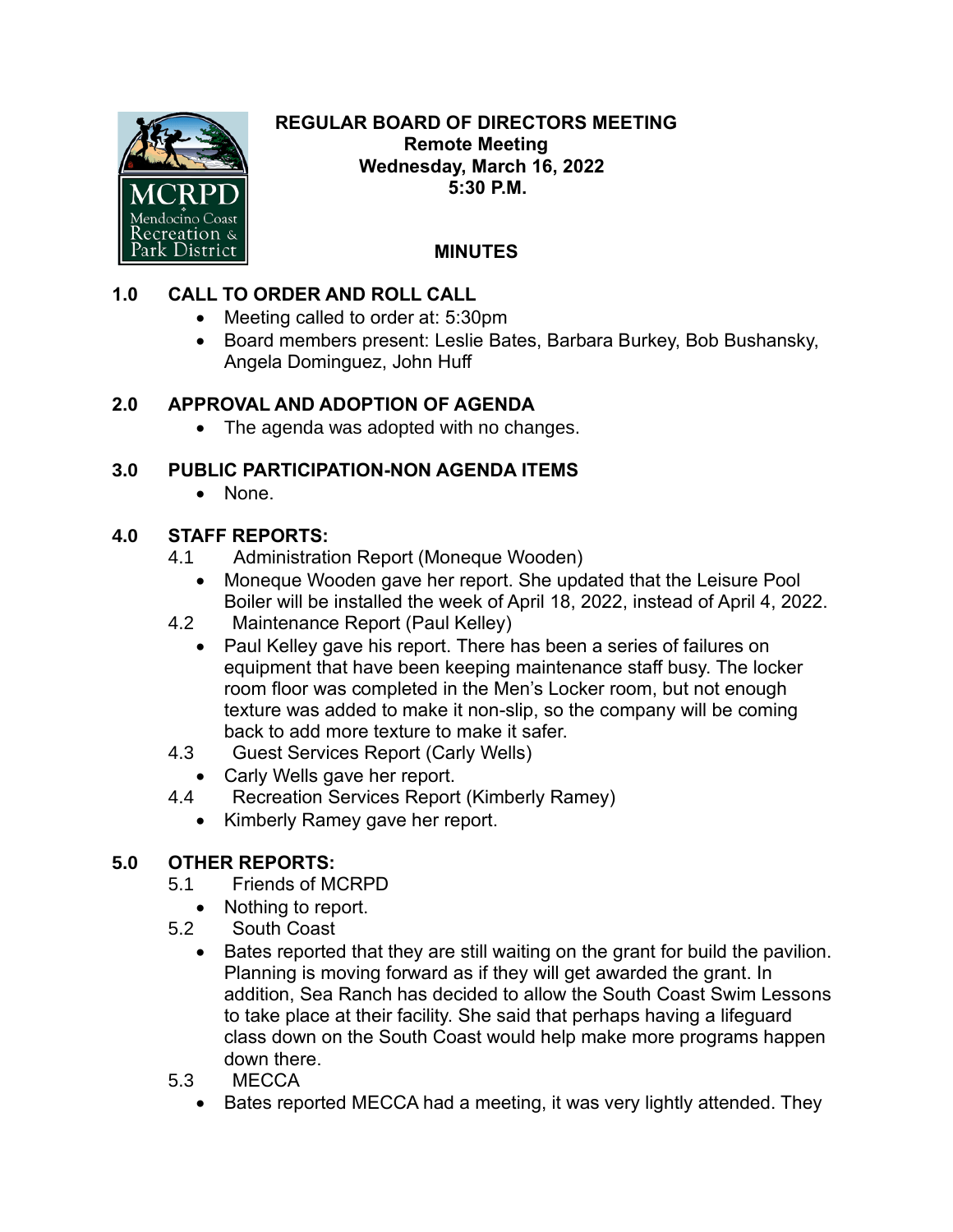talked about the job fair that will happen in the spring.

- 5.4 Mendocino Coast Botanical Gardens
	- Burkey said everything is good at the gardens, masks are off, but it is suggested that masks be worn indoors and when talking to staff. They will wait at least another month until going back to in-person meetings.
- 5.5 Personnel Committee
- None.
- 5.6 Regional Park Committee
	- Bushansky reported that they had a meeting earlier today. There are two main issues that they are dealing with on the property. The illegal dumping, and the trespassing. There were ideas thrown around how to mitigate it, and then a clean-up will be planned. Burkey said they would like to see a spring clean-up planned. Bushansky said they will also be looking at different types of cameras other than those used in the past.
- 5.7 District Services Committee
	- None.
- 5.8 Finance Committee
	- Bushansky reported that there is not much going on in January and that will likely be the case through March. The taxes received for District and Center are very important to survival of the entities.
- 5.9 Board of Directors
	- None.

## **6.0 DISCUSSION/ACTION ITEMS**

- 6.1 MCRPD FY2021-2022 Mid-Year Budget Review
	- AK Rosenquist went over the mid-year budget projections. Wooden added that it has been extremely hard to find staff to run programs.
	- A motion was made to approve the MCRPD FY2021-2022 Mid-Year Budget Adjustments.
	- M/S/C: Bushansky/Bates/Unanimous
	- Yayes: Bates, Burkey, Bushansky, Dominguez, Huff

## **7.0 CONSENT CALENDAR**

All items under the consent calendar will be acted upon in one motion unless a board member requests that an individual item be taken up under DISCUSSION/ACTION

7.1 Approval of minutes for board meetings and standing committees: 02-16- 2022 Finance Committee Meeting Minutes; 02-16-2022 Regular Board of Directors Meeting Minutes

7.2 Approval of financial documents, as recommended by the Finance Committee: MCRPD Financial Statement January 2022; CVSCC Financial